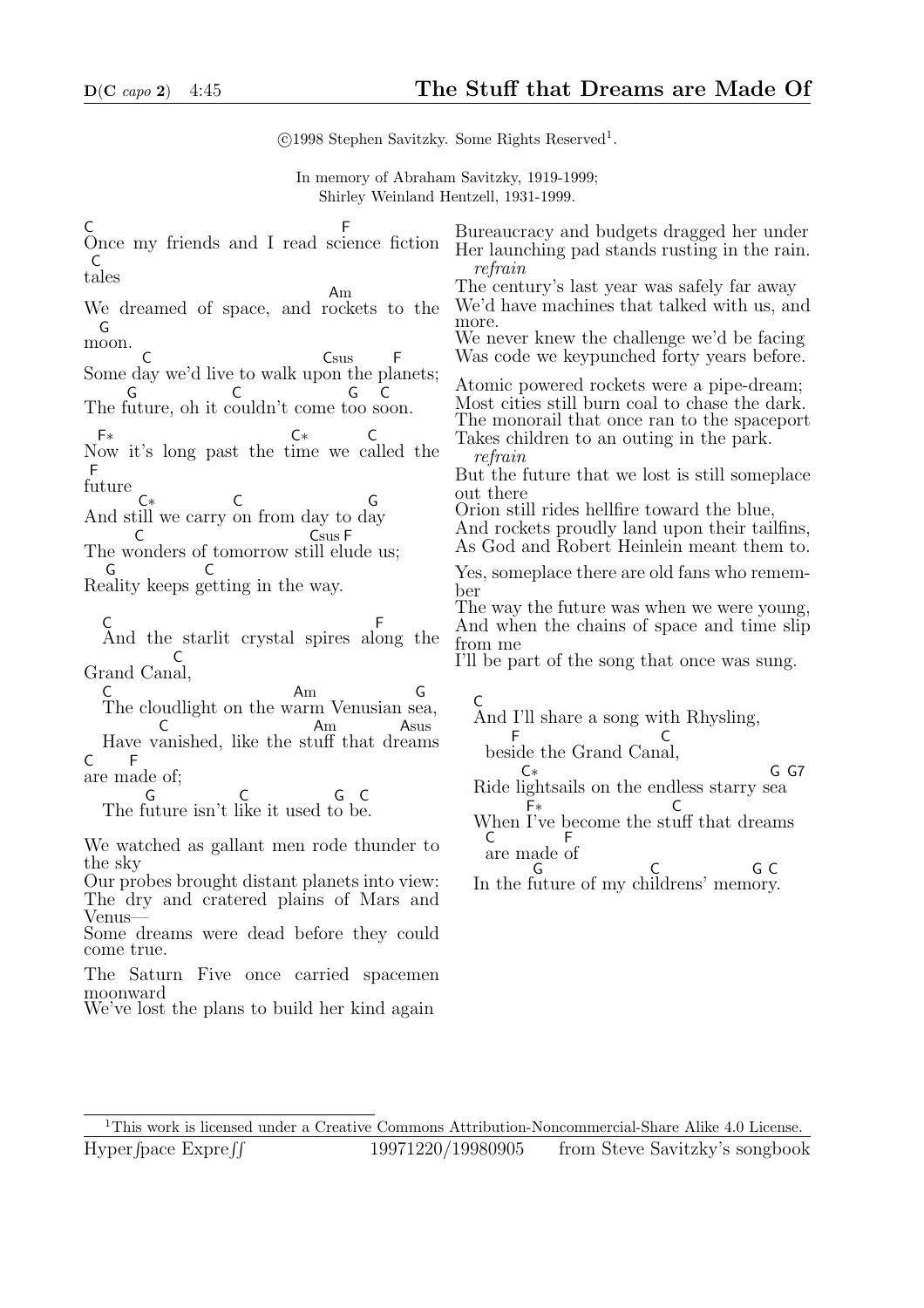My father went to graduate school with Isaac Asimov and was a long-time SF fan, though as far as I know he never went in for FANAC.<sup>2</sup> Many of the references in this song will be obscure to those unfamiliar with science fiction as it was before the opening of space in the 1960's.

The canals of Percival Lowell's Mars figured in almost every story about the Red Planet right up until the first probes proved beyond a doubt that there weren't any. "The Spires of Truth" are mentioned in the song The Grand Canal by Rhysling, the Blind Poet of the Spaceways, in Robert A. Heinlein's classic tale The Green Hills of Earth, which can be found in his book of the same title. We meet Rhysling again in the final chorus.

Similarly the clouds of Venus were generally believed to be water vapor, over a water-world of swamps and seas (see, for instance, Asimov's Lucky Starr and the Oceans of Venus, Heinlein's Between Planets, and The Space Merchants by Frederic Pohl). The probes, of course, proved that the clouds consisted largely of sulphuric acid, near the top of a deep atmosphere of carbon dioxide. Conditions at the surface are literally hellish, with pressures of 600 atmospheres and temperatures above the melting point of lead.

Pohl later wrote a book, The Way the Future Was, about the early days of science fiction fandom. Its title forms part of the last verse.

The Saturn 5, used to launch the Apollo astronauts to the moon, was the largest and most powerful rocket ever built. It still is. The engineering drawings for the Saturn 5 and its engines no longer exist. Kids graduating from college these days were born after men stopped going to the moon. Robert L. Glass used pictures of its abandoned launchpad to illustrate his book about failed software projects, Computing Catastrophes.

My father used to be a chemist; he has major patents in infrared spectroscopy (the dual-beam spectrophotometer) and digital signal processing (the Savitzky-Golay algorithm for smoothing and peakfinding). He got me interested in computers when I was in high school. In those days people were more worried about saving space on 80-column punched cards than about such trivial problems as what would happen when two-digit date fields rolled over. Code has a way of sticking around, however, and somewhere there is probably still an IBM System 390 mainframe emulating a 7090 emulating a 650 (with drum memory and tubes) emulating a patchboard program on a 407 punched-card tabulating machine. I've seen a square root patchboard for a 407—you don't want to know.

 $Robots<sup>3</sup>$  and other talking computers<sup>4</sup> of course, are still in the future. Atomic-powered rockets were stillborn: Freeman Dyson's *Orion*, powered by a sequence of nuclear explosions, was still in the early stages (a dynamite-powered prototype had actually flown in 1959) when it was killed by the Atmospheric Test Ban Treaty of 1963. Orion appears as the Earth-to-Moon craft in 2001. Atomic power, once touted as safe, clean, and "too cheap to meter" has proved to be none of the above (though in terms of lives and pollution coal and oil are still much, much worse).

Almost every other SF cover illustration in the 50's featured cities of streamlined art-deco skyscrapers with monorail trains running on improbably fragile bridges between them. The best-known working example these days is at Disneyland.

Arlan Andrews, reporting on the first flights of the Douglas DCX (a prototype  $SSTO<sub>5</sub>$ ) spacecraft) in a 1993 Analog article entitled "Single Stage to Infinity", said that the DCX and its kin ". . . take off and land vertically, the way God and Robert Heinlein intended." The phrase is frequently misquoted (I have merely paraphrased it; I believe my poetic license is still current) and often mistakenly ascribed (as I originally did) to Jerry Pournelle. Of course, the DCX had landing struts, not fins. Perhaps the best known exemplar of that style of flight was seen in the George Pal film Destination Moon, for which Heinlein was the technical advisor.

Lightsails are still in the future, but could be the cheap way to fly the spacelanes. As I

<sup>2</sup>Fannish Activity, e.g., conventions, fanzines, and lettercols.

<sup>3</sup>See, for example, Isaac Asimov's classic I, Robot.

 ${}^{4}E.g.,$  Hal in Arthur C. Clarke's 2001, A Space Odyssey. <sup>5</sup>Single Stage to Orbit